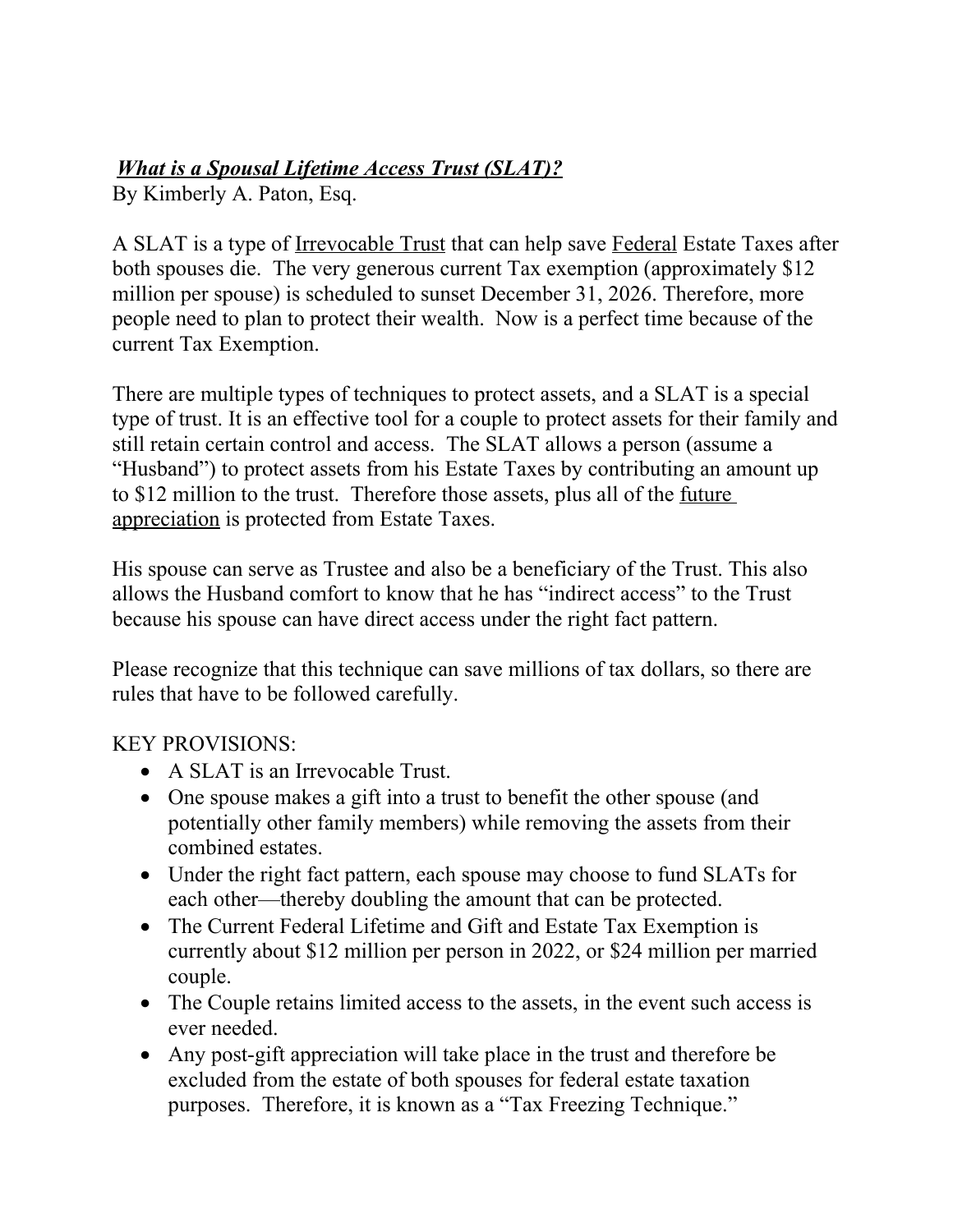How Much Should be Contributed to the SLAT?

The appropriate amount to gift to a SLAT should be determined through careful budgeting and planning. You want to keep enough monies in your individual name to protect the tax benefit of the SLAT.

Potential benefits of a SLAT:

1. The Husband's transfer of assets to the SLAT is considered a taxable gift, but gift tax may not be owed if the donor utilizes his Federal gift and estate tax exclusion.

2. The assets and <u>any future appreciation</u> is removed from the donor's taxable estate.

3. SLATs are typically structured as "grantor trusts" for income tax purposes. Therefore, the Husband pays the income tax liability personally on the income earned by the Trust. The Trust assets can appreciate faster; the Husband's taxable estate can be reduced.

4. The current estate tax exclusion is approximately \$12 million (in 2022) per person, but is scheduled to "sunset" in 2027, if it is not changed sooner.

5. If a Husband uses the high exclusion in effect until December 31, 2026, the Husband's estate will not be not be adversely impacted after 2026 when the exclusion amount sunsets. There will be no "clawback."

6. Like other irrevocable trusts, a SLAT can be an effective tool for multi-generational planning, known as a "dynasty trust".

Other important Considerations:

- 1. Risk of death or divorce of the non-donor spouse—
- (a) If the Spouse dies or if the couple divorces, then the Husband will not have (indirect) access to the trust assets.
- (b)However, in the case of a divorce, the SLAT can provide that the Spouse cannot receive any benefits from the SLAT. Spouse's beneficial interest terminates in the trust in the event of divorce.
- 2. The Reciprocal Trust Doctrine—
	- (a) The IRS can "disregard" a SLAT under the under the "reciprocal trust doctrine." Care must be taken in the drafting, timing, assets contributed and administration to avoid this potential. If the IRS